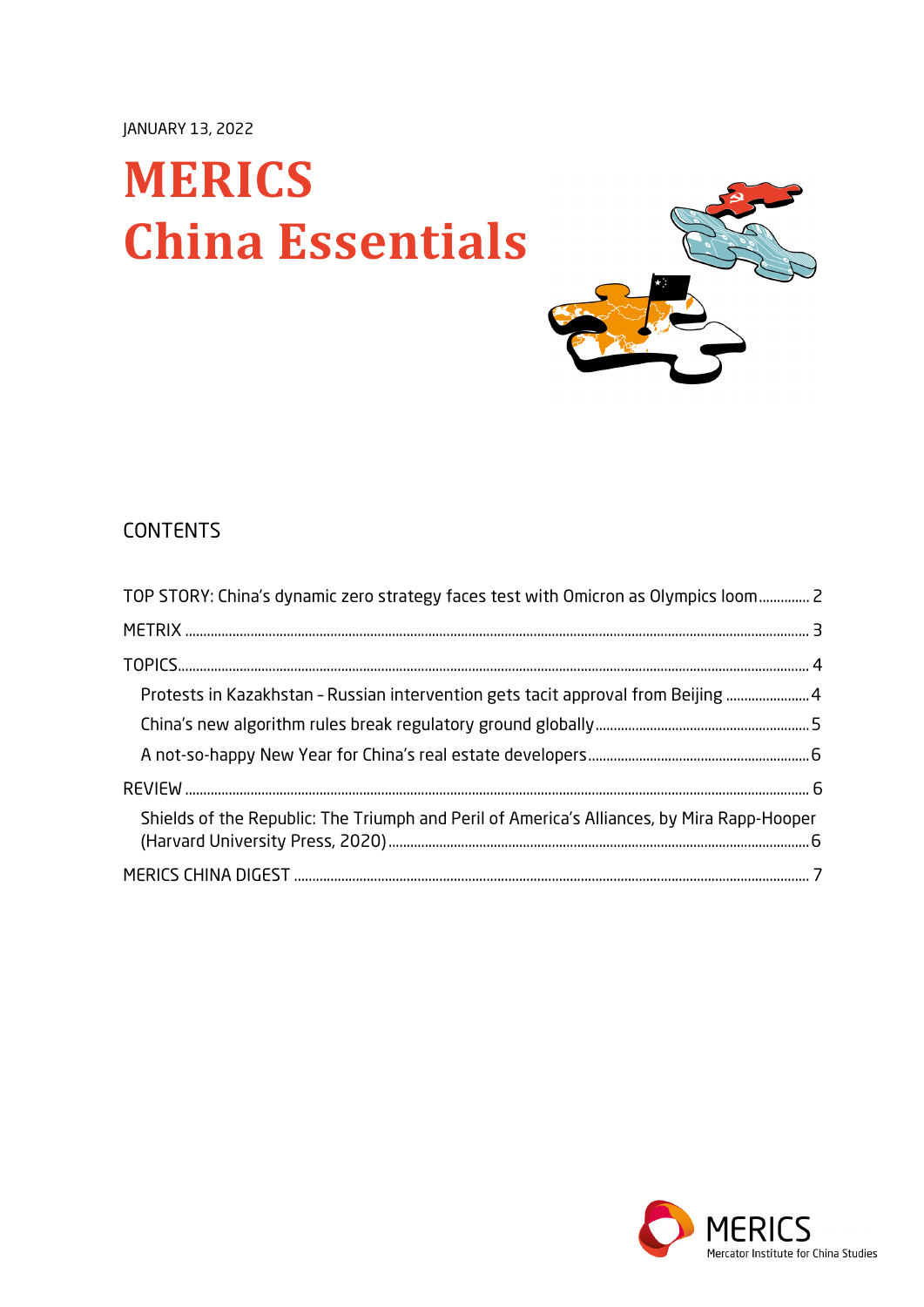# <span id="page-1-0"></span>TOP STORY

#### China's dynamic zero strategy faces test with Omicron as Olympics loom

The lockdown of China's megacity Xi'an enters its third week after daily Covid 19 cases in China hit 235 on New Year's Eve, a record-high since March 2020. The authorities stepped in with a heavy hand to contain the outbreak, forbidding many citizens from going out of their houses altogether.

Earlier in 2021, Chinese authorities had already adapted their "zero covid" strategy to "dynamic zero" as a result of difficulties containing the Delta strain of the coronavirus. The goal now is no longer to maintain zero cases at all times, but to extinguish new clusters as quickly as possible.

But this policy has side effects: many citizens were unable to buy food due to tight restrictions. One woman suffered a miscarriage at a hospital's gates when she was refused entry because her test had exceeded the four-hour timeframe. Though cases are now on the retreat, citizens have voiced heavy criticism online of the approach taken in Xi'an.

Exhibit 1



And despite these tough measures, scattered outbreaks continue to occur across China, following each other with ever more speed as the virus becomes increasingly difficult to contain. Other cities including Xuchang, Zhengzhou, and Ningbo now face new measures or local lockdowns. The upcoming Spring Festival, which starts on February 1, is likely to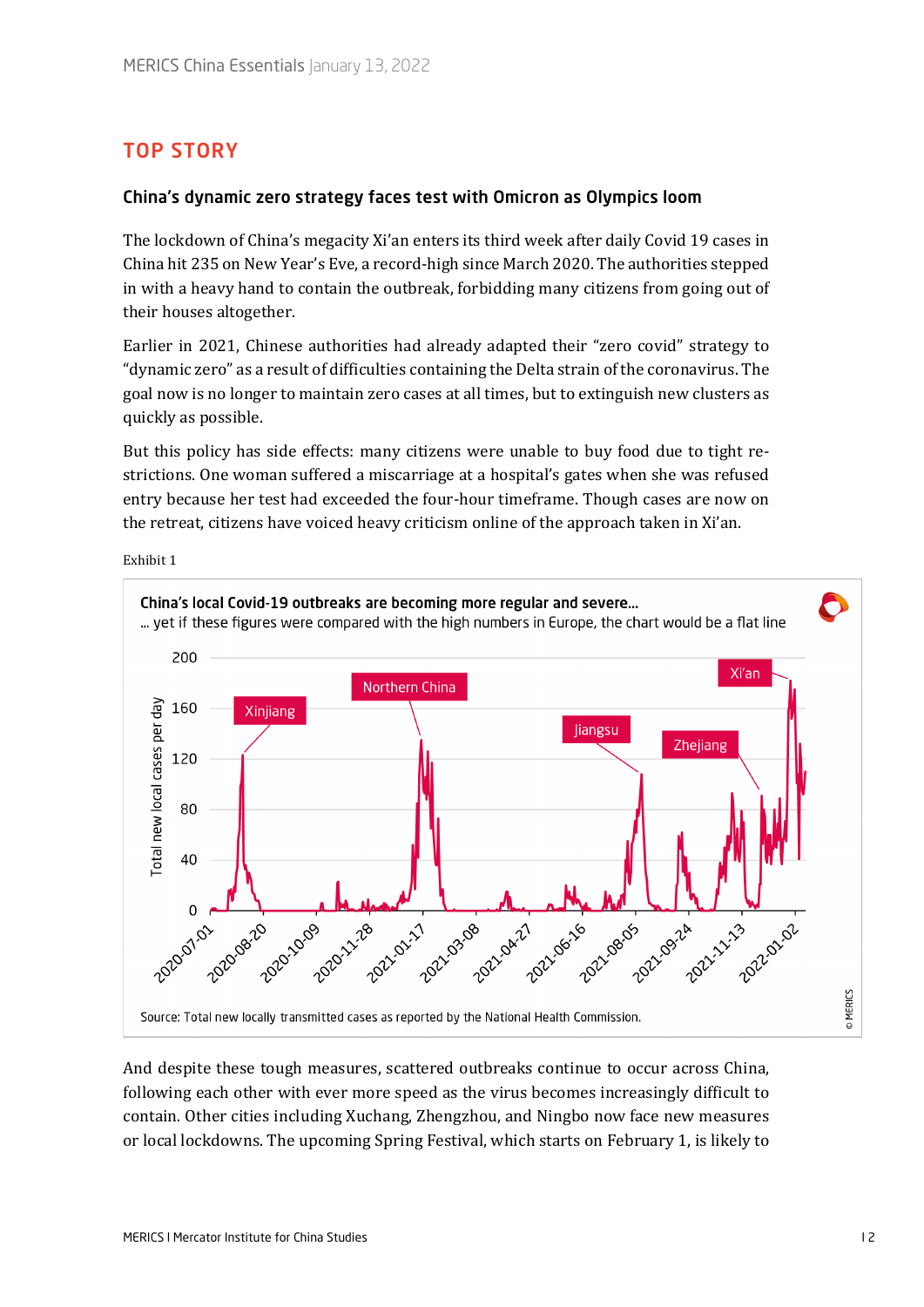add further concerns as traditionally this is when workers return home to their families, creating the world's largest human migration.

The restrictions will also seriously impact consumption and growth. Xi'an is a major inland economic hub, which means supply chains that run through the city will cause problems for downstream customers across China. The megacity Tianjin, which last weekend reported the first domestically-transmitted Omicron cases, is only half an hour away by train from the capital with frequent commuter traffic. Restrictions in Tianjin and Ningbo, the world's ninth and third busiest ports, respectively, will further rattle the already precarious situation of global supply chains.

If Omicron continues to spread to other regions, the economic impact could be severe. Unpredictable rolling lockdowns will potentially strangle supply chains and seriously impact consumption, especially in services. This will create a further impediment to China's push to expand consumption and rely less on exports as a driver of growth.

**MERICS analysis:** "China's authorities are confident that its refined strategy will be able to beat Omicron, just as it has rather successfully done with other variants. On balance, dynamic zero is still the best choice for China compared with the high case numbers and loss of life throughout Europe. Yet, for China the social and economic costs of maintaining its strategy are constantly increasing. The timing of the outbreak in Tianjin must also have Beijing concerned. Any major outbreaks in the capital would certainly take away the shine surrounding the approaching Olympics," says MERICS Analyst **Vincent Brussee.** 

#### **Media coverage and sources:**

- **■** WhatsonWeibo: [China and Covid19 Xi'an Outbreak Largely Under Control, But](https://www.whatsonweibo.com/xian-outbreak-largely-under-control-but-weibo-is-grieving-the-death-of-an-unborn-baby/)  [Weibo is Grieving the Death of an Unborn Baby](https://www.whatsonweibo.com/xian-outbreak-largely-under-control-but-weibo-is-grieving-the-death-of-an-unborn-baby/)
- China Digital Times: Lockdown voices: Pain, hunger, and a journalist determined to [speak the truth in Xi'an](https://chinadigitaltimes.net/2022/01/lockdown-voices-pain-hunger-and-a-journalist-determined-to-speak-the-truth-in-xian/)
- Gavekal Dragonomics: [Covid containment evolves](https://research.gavekal.com/article/covid-containment-evolves)

# <span id="page-2-0"></span>**METRIX**

# 2

The number of pro-democracy media outlets in Hong Kong that shut down during the days after Christmas. The prominent media organization Stand News was forced to cease operations after the police arrested several members of its senior staff and raided their office. In reaction to the arrests the news website Citizen News announced it would close down as well, explaining that it had to ensure the safety of its staff. The closures come against the backdrop of a new wave of government action to contain dissent and sanitize history in line with the CCP's doctrine. Three memorials for the 1989 Tiananmen protests were removed overnight during the Christmas break, while several activists were charged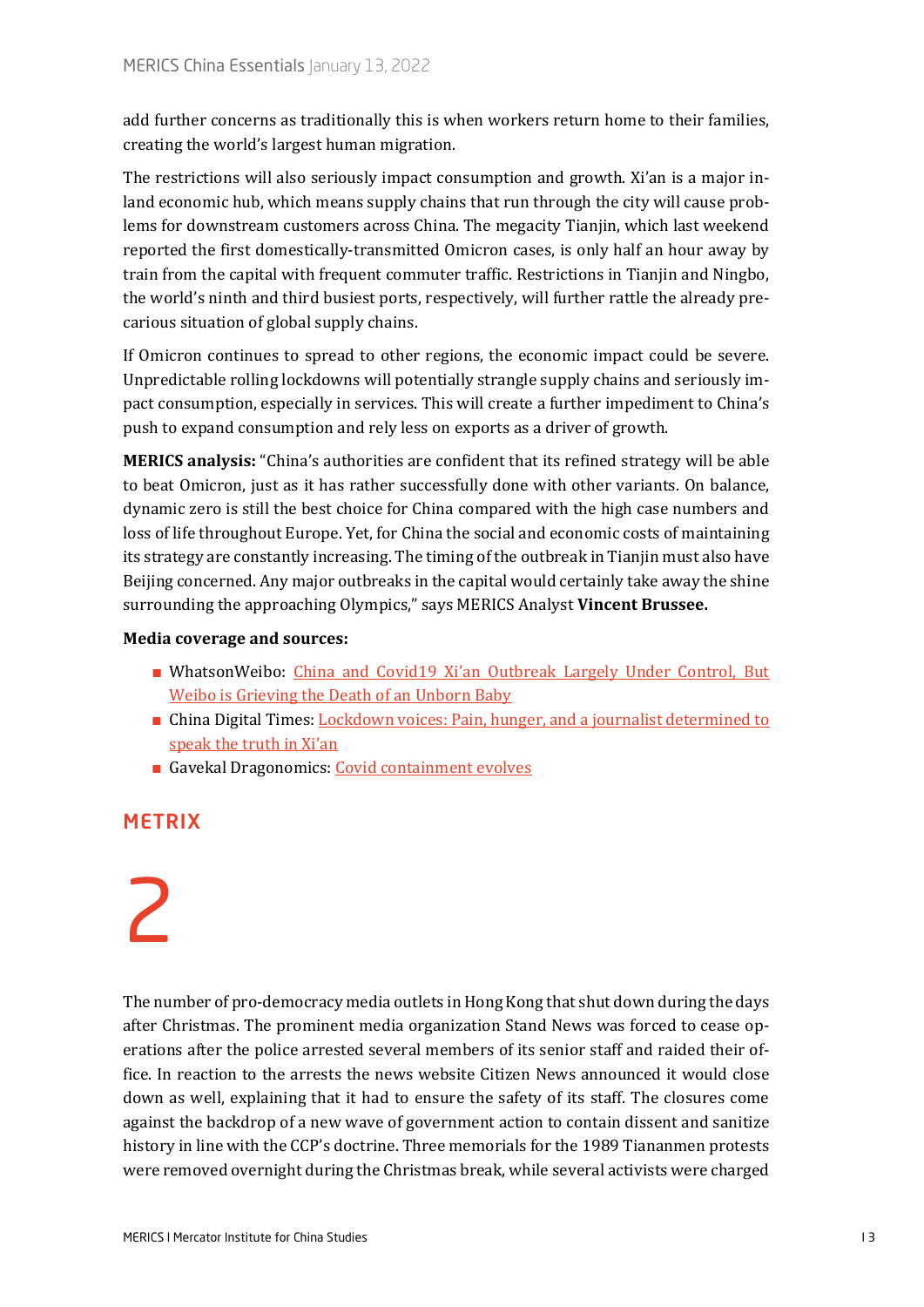with sedition or sentenced for organizing vigils. (Sources: [BBC,](https://www.bbc.com/news/world-asia-59807734) [Reuters,](https://www.reuters.com/world/asia-pacific/two-more-tiananmen-monuments-removed-hong-kong-university-campuses-2021-12-24/) [NPR,](https://www.npr.org/2021/12/23/1067163101/hong-kong-university-removes-tiananmen-massacre-statue?t=1641980664392) Reuters, [BBC\)](https://www.bbc.com/news/world-asia-china-59864810)

# <span id="page-3-0"></span>**TOPICS**

#### <span id="page-3-1"></span>Protests in Kazakhstan – Russian intervention gets tacit approval from Beijing

**The facts:** For the second time in just a few months, Beijing is facing turmoil on its Western borders. Following the Taliban's takeover of Afghanistan in August last year as western forces withdrew, now Kazakhstan has been swept by popular protests. Triggered by mounting fuel prices, the unrest has led to a violent military crackdown. Kazakh President Tokayev blames the violence on foreign-trained terrorists.

Beijing initially reacted by simply noting that this was an internal Kazakh matter and calling for order to be restored. But on January 7, President Xi threw China's weight behind Tokayev, adopting the latter's foreign interference narrative. Xi told his Kazakh counterpart that China opposes what he described as "external forces" instigating a "color revolution" in Kazakhstan and offered Beijing's support to quell the unrest.

**What to watch:** Following a request from President Tokayev, Russia has sent troops to Kazakhstan to help maintain order through the Moscow-led Collective Security Treaty Organization (CSTO). China, on the other hand, is unlikely to get involved to that extent. Central Asia is an arena of potential tension between Moscow and Beijing, as China's influence spreads in Russia's traditional sphere of influence. However, Beijing's reaction has shown that it is perfectly happy to let Moscow act as a security guarantor in the region, as long as China's primary interest – stability – is protected. While the Beijing-led Shanghai Cooperation Organization (SCO) has pledged to intervene if requested, it has also expressed support for the Kazakh government's actions, tacitly approving Russia's intervention.

**MERICS analysis:** "While the Sino-Russian relationship is marred by a degree of distrust that is only growing as the balance of power between them tilts in China's favor, Beijing's reaction to the crisis in Kazakhstan and its willingness to accept – and even support –Russia's involvement in the country shows the current strength of the relationship," says **Helena Legarda**, MERICS Lead Analyst. "Despite the obvious differences between the two cases, lessons can be drawn with regards to the likelihood that China would support, at least diplomatically, a potential Russian invasion of Ukraine."

#### **Media coverage and sources:**

- People's daily (CN)[: Xi Jinping's message to Kazak President Tokayev](http://politics.people.com.cn/n1/2022/0108/c1024-32326649.html)
- SCMP: Chinese-led Shanghai Cooperation Organisation "ready to act in Kazakhstan [if needed"](https://www.scmp.com/news/china/diplomacy/article/3162664/chinese-led-shanghai-cooperation-organisation-ready-act)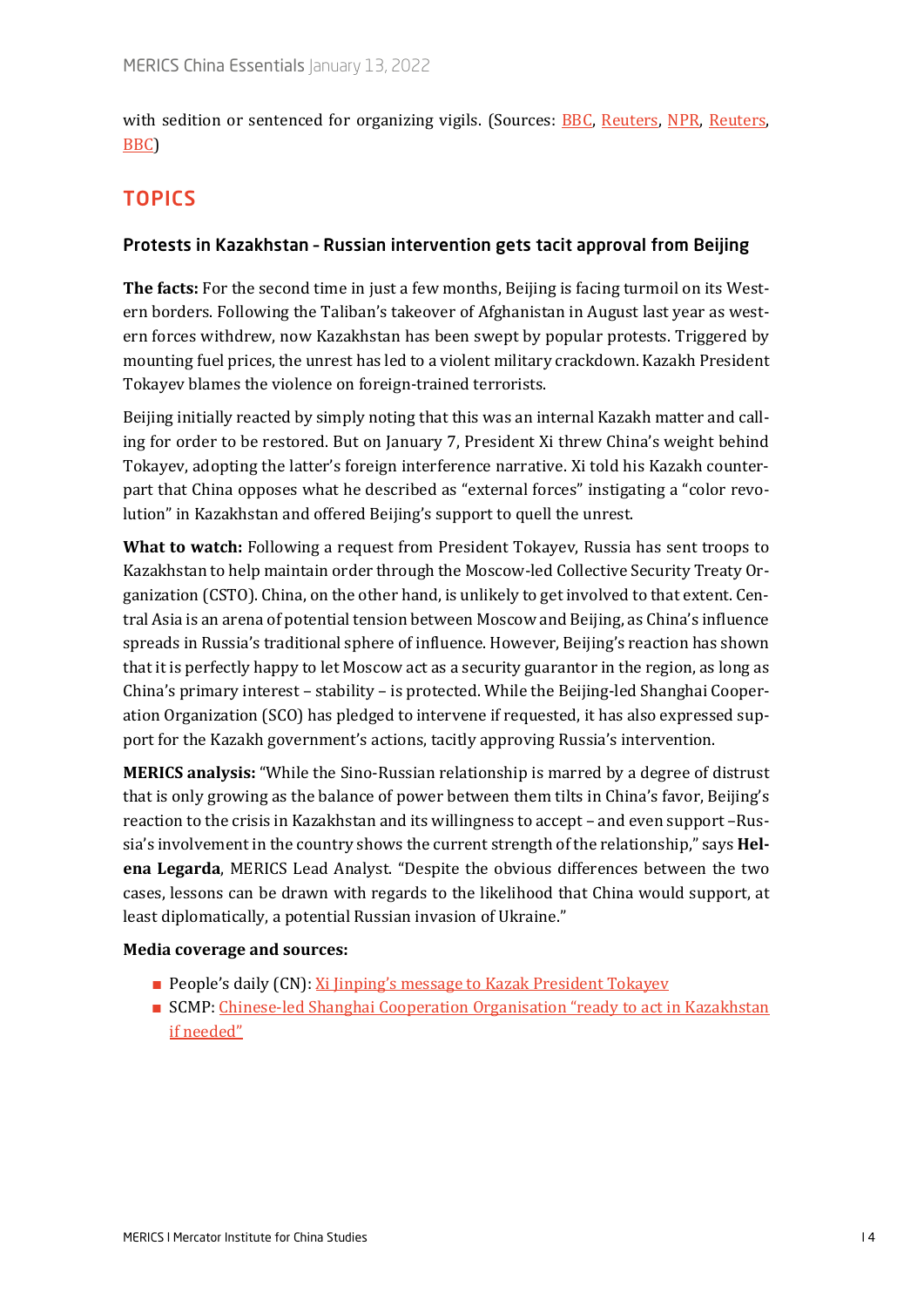#### <span id="page-4-0"></span>China's new algorithm rules break regulatory ground globally

**The facts:** China has taken a major step towards regulating algorithms. At the end of last year, the Cyberspace Administration of China (CAC) and three other ministries finalized and published rules to tighten authorities' oversight of how tech companies use recommendation algorithms. This marks the world's most ambitious attempt to date at regulating these technologies. Civil society and governments the world over worry about the influence that internet platforms can exert through the algorithms used to push content. The directive, announced on December 31, 2021, will enter into force on March 1.

**What to watch:** Consumer internet firms will be heavily impacted. Regulators are looking to give users – and the state – more control over how their data is fed into the computational sequences that provide personalized content and information online. This includes everything from what users read on Toutiao, Bytedance's news aggregating app, to the products they buy on e-commerce sites like Alibaba's Taobao. Service providers face a range of new requirements, including technical interventions allowing users to view and disable the keywords used to profile them. Abusive practices, such as using algorithms for price discrimination, or the creation and dissemination of fake news and deepfakes, will be banned.

**MERICS analysis:** "EU regulators should watch closely as China outruns them in experimenting with tricky areas of AI governance. These regulations – more than the muchhyped social credit system – reveal the subtle ways in which the CCP is extending its grip on society through technology. Recommendation algorithms can nudge public opinion and behavior, something Beijing clearly seeks to use the new provisions for. At the same time, there are elements EU regulators could take inspiration from. The concrete attempt to address the negative impact of automated decision-making on consumer welfare, social cohesion and workers' rights could provide a standard for other large polities to build on," says MERICS analyst, **Rebecca Arcesati.**

#### **More on the topic:**

- [Lofty Principles, Conflicting Incentives: AI Ethics and Governance in China,](https://merics.org/en/report/lofty-principles-conflicting-incentives-ai-ethics-and-governance-china) China Monitor by Rebecca Arcesati
- [Tech Regulation in China Brings Sweeping Changes,](https://merics.org/en/short-analysis/tech-regulation-china-brings-sweeping-changes) Short analysis and mapping by Kai von Carnap and Valarie Tan

#### **Media coverage and sources:**

- CAC (CN): Internet Information Service Algorithmic Recommendation Management [Regulations](https://archive.is/zMSfU) (互联网信息服务算法推荐管理规定)
- Weixin (CN): [Public announcement accompanying the regulations](https://mp.weixin.qq.com/s/T4I_1XoH5lEf1JtV3s81sg)
- DigiChina: [Translation of the regulations with comparison to earlier draft](https://digichina.stanford.edu/work/translation-internet-information-service-algorithmic-recommendation-management-provisions-effective-march-1-2022/)
- Rest of World: [China steps up efforts to ban deepfakes. Will it work?](https://restofworld.org/2022/china-steps-up-efforts-to-ban-deepfakes/)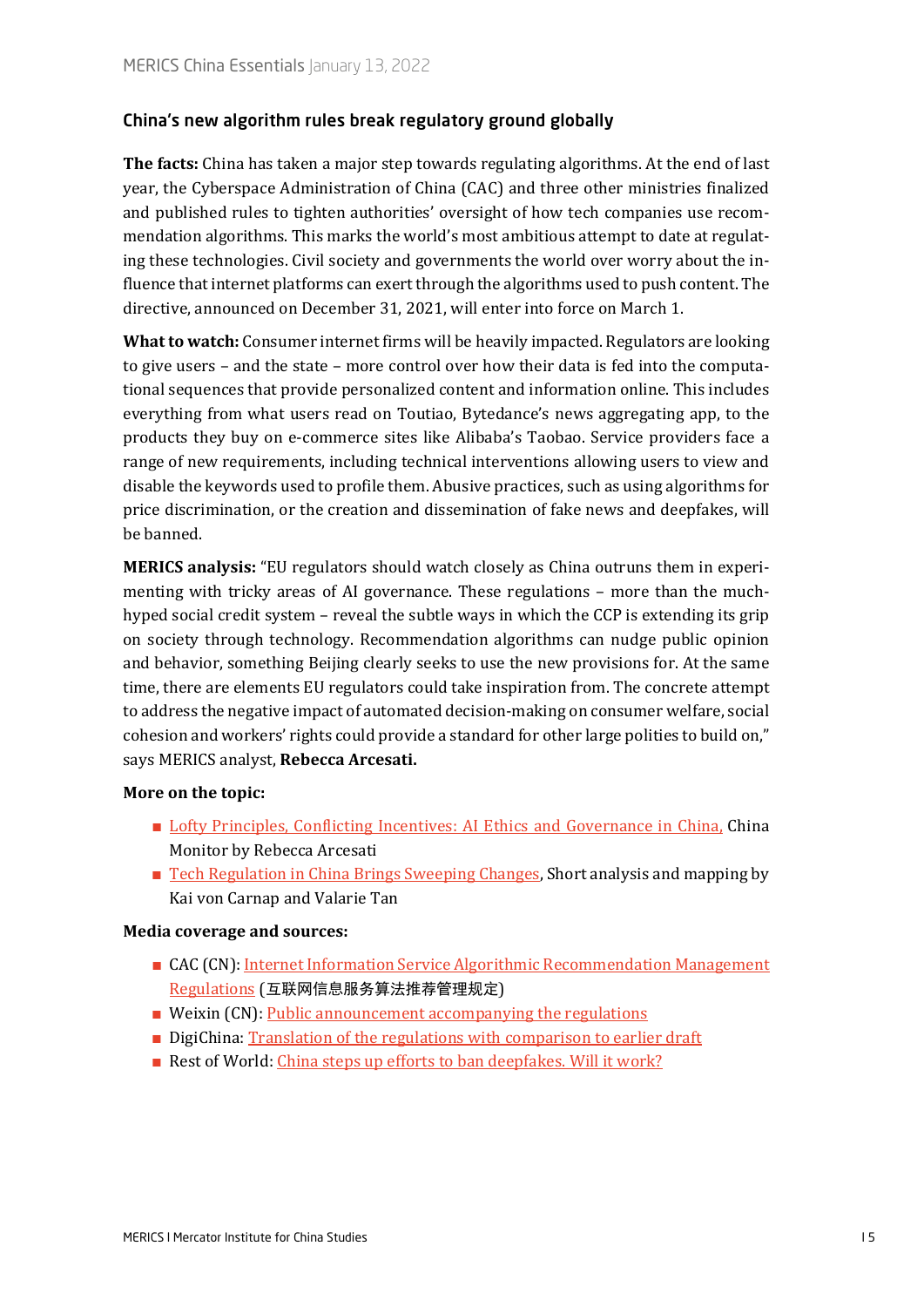#### <span id="page-5-0"></span>A not-so-happy New Year for China's real estate developers

**The facts:** China's real estate sector continued to struggle during the transition into 2022. The now-infamous Evergrande was formally declared to be in default, and the company's headquarters in Shenzhen was relocated to a more affordable building in the city. Meanwhile, other players in the industry showed further signs of buckling under the pressure. Shimao, Kaisa, Fantasia, Sinic, Modern Land, and Agile, all developers, defaulted on loan payments amidst fire-sales of assets and projects in a desperate bid to raise funds to make their payments. The downturn has been so sharp that there is serious talk about delaying Beijing's plans for property tax pilots.

**What to watch:** In response, China's SOEs have intervened by purchasing assets to provide cash to ensure payments are made and have also taken over many of the ongoing projects to guarantee they are completed. This may help mitigate contagion risks, but it is doing little to push forward Beijing's goal of deleveraging the economy. Instead of reducing debt and its associated risks overall, these moves simply shift the debt to more stable players in the economy, which either pay for it directly, reducing their assets, or take out loans from state-run banks to finance the purchase.

**MERICS analysis:** "The real estate crackdown is necessary, but will seriously drag down both growth and confidence," says MERICS Senior Analyst, **Jacob Gunter**. "Economic stability is the key goal in the lead up to the  $20<sup>th</sup>$  Party Congress, as outlined in the  $2021$ Central Economic Work Conference in December. We should anticipate that contagion risks will continue to be managed like this moving forward, but regulators may back off from the broader effort to deleverage if growth lags too much, as this may be viewed as a can that could be kicked down the road for one more year."

#### **Media coverage and sources:**

- Bloomberg Quint: [What's Next for China Evergrande, Crushed by Debt](https://www.bloombergquint.com/business/what-is-china-evergrande-and-why-is-it-in-trouble-quicktake)
- Reuters: [China Evergrande moves from Shenzhen HQ building to cut costs](https://www.reuters.com/business/china-evergrande-moves-headquarters-shenzhen-guangzhou-report-2022-01-10/)
- SCMP: China may delay its much-feared property tax amid price slump in nation's [real estate industry](https://www.scmp.com/business/banking-finance/article/3162321/china-may-delay-its-much-feared-property-tax-amid-price)

# <span id="page-5-1"></span>REVIEW

## <span id="page-5-2"></span>Shields of the Republic: The Triumph and Peril of America's Alliances, by Mira Rapp-Hooper (Harvard University Press, 2020)

This book is worth reading for anyone following the reorientation of American foreign policy towards meeting a more assertive China. Jake Sullivan, President Biden's National Security Advisor has spoken about US goals for building a new partner "framework", and Mira Rapp-Hooper is poised to contribute to this effort in her current role advising the US State Department Policy Planning team.

Former President Donald Trump was not alone in his view that the United States should rely less on friends when conducting foreign policy. Emboldened by his antipathy, more and more Americans were questioning why their country was devoting so much of its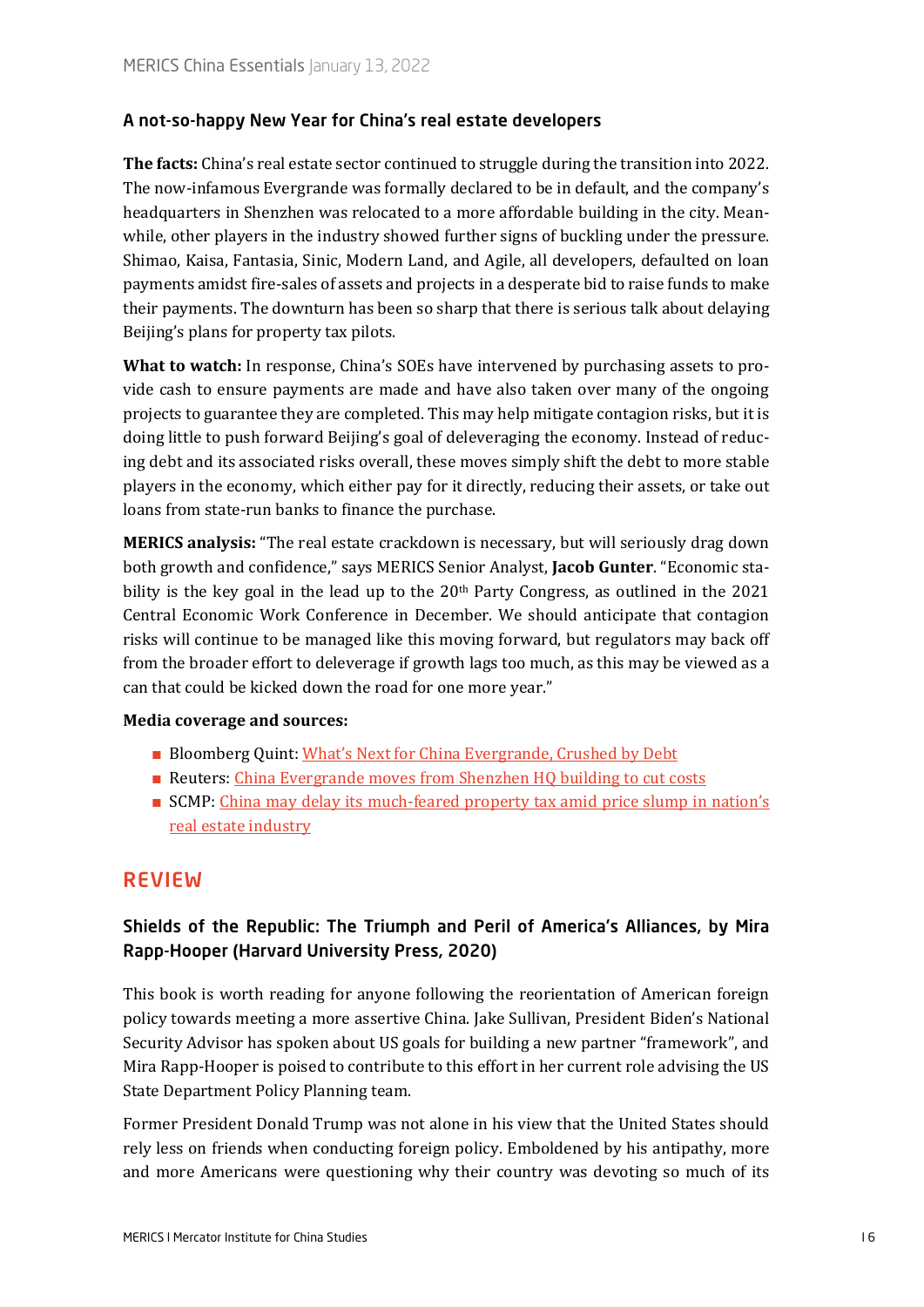energy to supporting countries far away. The United States appeared to be falling out of love with alliance building.

Alarmed by this inward turn, Rapp-Hooper set out to recapture US excitement for its alliance system. The result of this effort is Shields of the Republic, a fast-paced analysis of American foreign policy past and present, focusing on one particular kind of partnership, mutual defense treaties.

It is hard to calculate the benefits of an alliance. To get around this problem, Rapp-Hooper engages in something called "counterfactual" analysis. This daring approach involves her imagining how particular historical moments might have unfolded if a treaty had not been in place. In doing so, she makes her case to a world-weary American public that the costs of alliances are worth it.

The trouble with mutual defense treaties is that many Chinese and Russian actions today involve grey zone activities such as cyber-attacks. They are below the activity that would invoke a treaty, thereby circumventing the arrangements of old. To address this point, Rapp-Hooper convincingly argues that US alliances erected during the Cold War should be retrofitted for the contemporary challenges rather than simply discarded.

Review by **Michael Laha,** German Chancellor Fellow

**Media coverage and sources:**

■ FT: [Xi Jinping warns of "cold war" divisions as US rebuilds alliances](https://www.ft.com/content/4752af06-35c7-4619-9b95-91c429c1e1be)

# <span id="page-6-0"></span>MERICS CHINA DIGEST

#### Sri Lanka['s president asks China to restructure debt repayments \(Reuters\)](https://www.reuters.com/markets/rates-bonds/sri-lankas-president-asks-china-restructure-debt-repayments-2022-01-09/)

Sri Lanka's President asked Beijing for the restructuring of debt repayments as the country faces a worsening financial crisis. The South Asian country has received billions of dollars in loans from China which is its fourth biggest lender. (22/01/10)

#### [Xinjiang anti-terror general to lead China's Hong Kong garrison \(The Guardian\)](https://www.theguardian.com/world/2022/jan/10/xinjiang-anti-terror-general-to-lead-china-hong-kong-garrison)

Peng Jingtang, A general who led China's anti-terrorism special forces in Xinjiang, was appointed the new chief of the People's Liberation Army's garrison in Hong Kong. (22/01/10)

[As Beijing takes control, Chinese tech companies lose jobs and hope](https://www.nytimes.com/2022/01/05/technology/china-tech-internet-crackdown-layoffs.html) (New York Times) China's ongoing crackdown on the tech sector is affecting the entrepreneurial drive and job opportunities in the industry. (22/01/05)

[Shanghai doubles down on the metaverse by including it in a development plan \(CNBC\)](https://www.cnbc.com/2021/12/31/shanghai-releases-five-year-plans-for-metaverse-development.html) Shanghai has reportedly been the first Chinese city to include the metaverse in its new five-year development plan. The document encourages metaverse use in public services, business offices and other areas. (21/12/31)